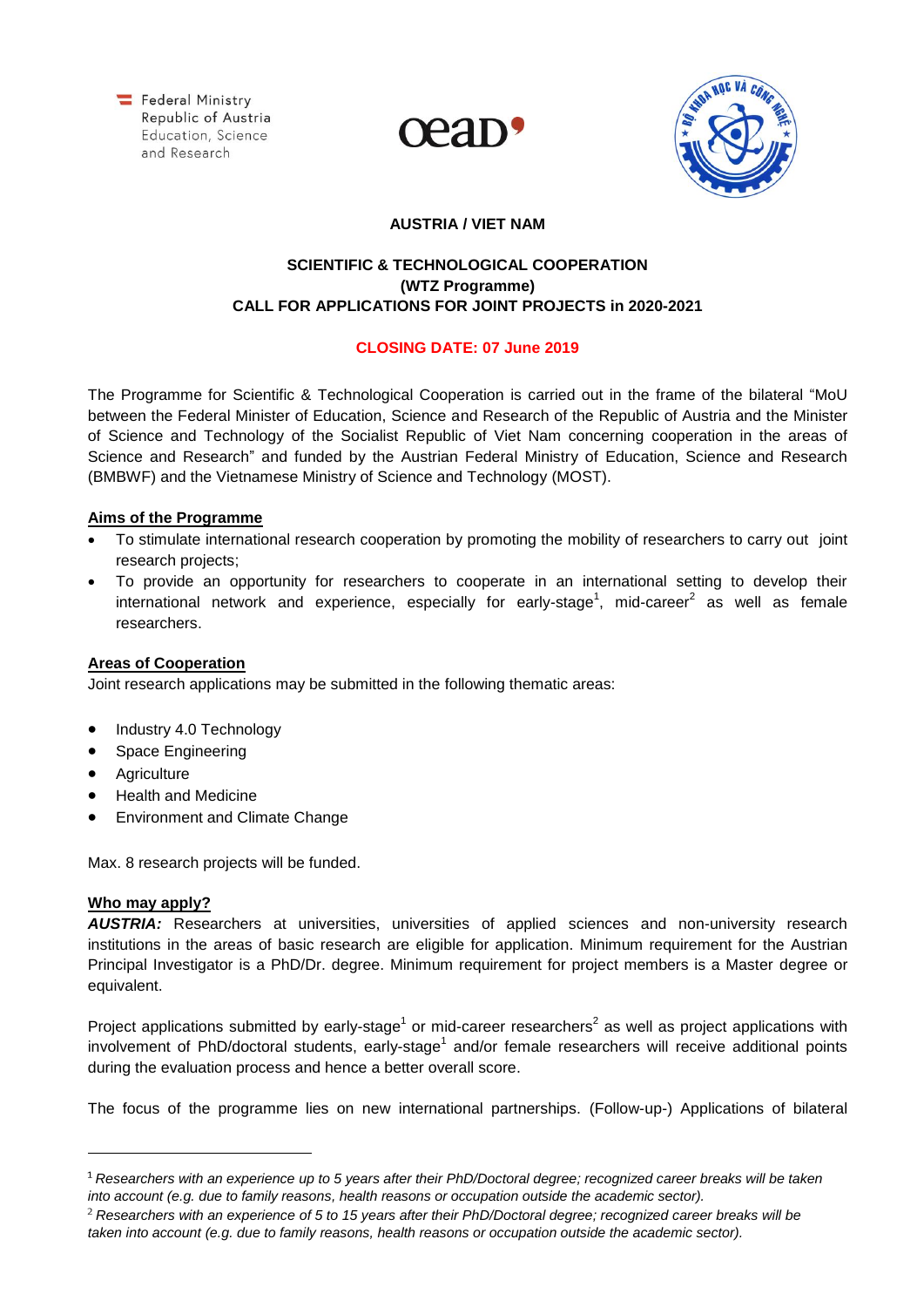partnerships whose Principal Investigators already received funding from this programme to carry out a joint project are not eligible.

### *VIET NAM:*

The Call is open to public and/or private research institutions, enterprises engaged in advanced research and/or technological development in one of the areas listed above, located in Viet Nam and regulated by the Vietnamese law.

### **How do I apply?**

It is up to the applicants to find suitable partners in the respective country. **Applications must be submitted both in Austria to OeAD GmbH and in Viet Nam to Department of International Cooperation (MOST).** Applications which have not been received in time in both countries are not eligible for funding. The call process is highly competitive therefore application does not guarantee funding.

*AUSTRIA:* The entire application for the research project must be submitted in English online at [*[web-link](https://asp.sop.co.at/oead/antrag?call=VN2020)*]. The application must include the following documents (in PDF format):

- Brief academic CV for each **Austrian** project member
- List of relevant publications of the last 2 years on the **Austrian** side
- Project description including methodology (about 3 to 5 A4 pages)
- Brief description of the partner institutions
- Brief description of the project tasks of **ALL** project members (Austrian and Vietnamese)
- Further cooperation perspective

### *VIET NAM:*

A full proposal shall consist at least of:

- detailed description of PIs, working teams and host organizations.
- detailed description of the research activities that the teams intend to carry out within the project timeframe.
- detailed description of costs involved.
- share of work between the Vietnamese and Austrian project partners (complementarities etc.)
- a proposal application form in Vietnamese filled in and signed by all relating organisations.
- Cooperation Agreement between Vietnamese project participating institutions.
- Cooperation Agreement between Vietnamese and Austrian institutions (in English with Vietnamese translations).
- **a letter of proposal signed and sealed by the responsible authority**.

More detailed information about requirements of full proposals submission are available on the website of the MOST at [www.most.gov.vn.](http://www.most.gov.vn/)Completed applications with all required documents must be submitted by post to the MOST.

### **Which activities may I apply for?**

The purpose of this call is to support the mobility of researchers between the participating countries to carry out joint research projects. In this regard, funding will be provided for visits and the exchange of scientists conducting joint research within the above-mentioned thematic areas of cooperation.

### **Research stays in both countries are obligatory.**

The sending side will cover the travel expenses as well as the accommodation costs of its own researchers.

In Austria up to EUR 2,000.- per project of the granted funding may be applied for project-related material costs.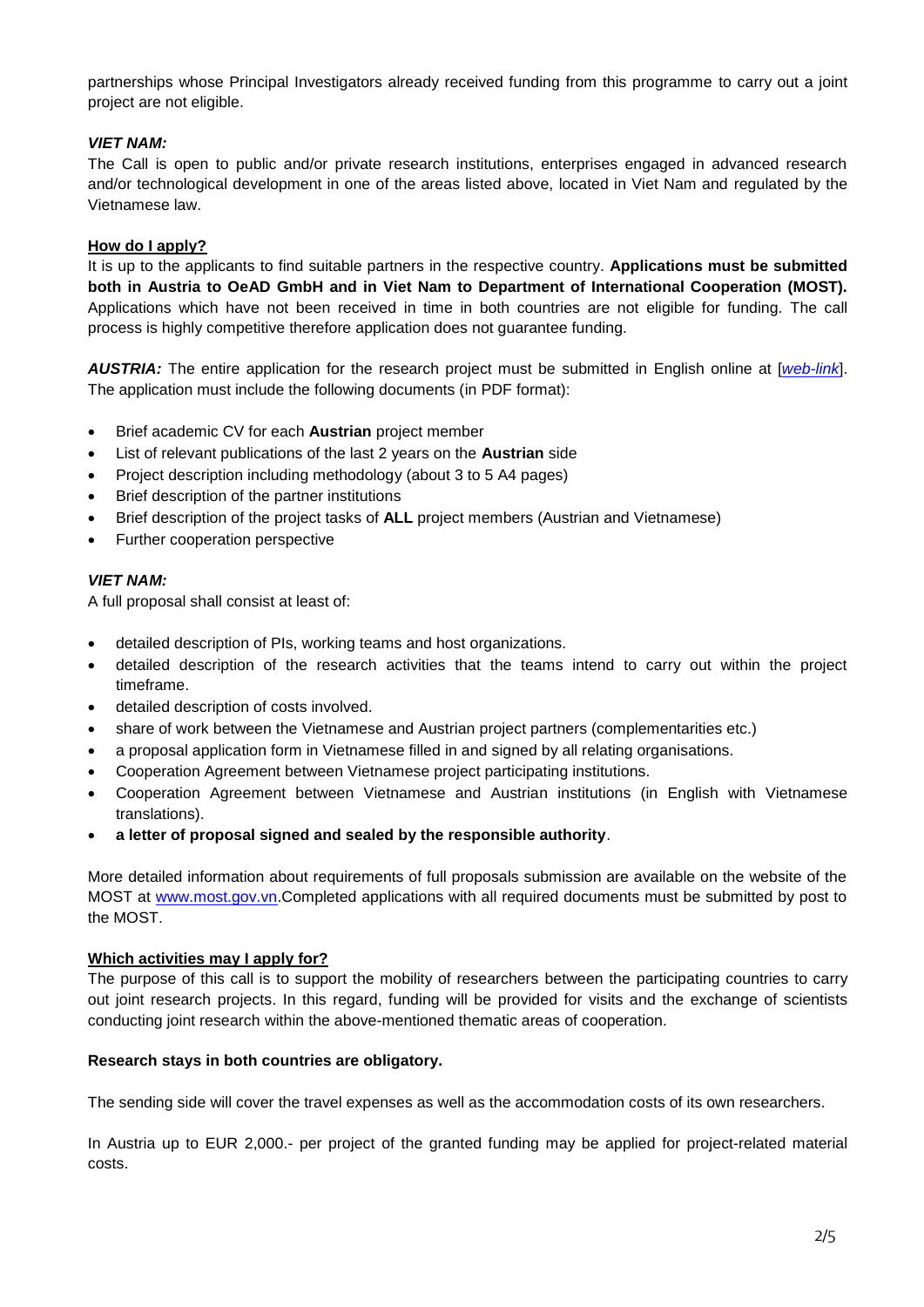# **Funding Modalities**

Collaborative research projects will be supported for a period of max. two years from January 2020 until December 2021.

Funding will be provided for activities within the scope of these guidelines only.

# *AUSTRIA:*

Maximum funding: **EUR 15,000.-** per project

Eligible Costs:

- o Travel expenses: Travel costs (economy class) will be reimbursed for Austrian researchers travelling to Viet Nam based on submitted invoices.
- o Accommodation expenses: **EUR 100.- per working day** for Austrian researchers travelling to Viet Nam **for up to 14 days** OR **EUR 1,400.- per month** for long-term visits **between 14 days and 3 months** maximum.
- o Project related material costs: **max. EUR 2,000.-** per project as part of the granted maximum budget based on submitted invoices.

### *VIET NAM:*

Each project will be financially supported with a total amount of 2-5 billion VND. The final applicants will be invited to submit a full estimation of expenditure for a session of financial evaluation. Final decision of the amount of funding will be made at the session.

Eligible costs:

- o Travel costs
- o Personnel costs for Vietnamese research teams
- o Expenses of material, energy, equipment, machinery
- o other costs

Financing will be granted within the limits of the available annual resources of the MOST.

### **How are applications evaluated?**

#### *AUSTRIA:*

In Austria eligible project applications will be evaluated by recognized experts in the various fields of research represented by the applications received.

Evaluation criteria:

- Scientific quality of the intended research project incl.
	- o Feasibility of the joint research plan
	- o Adequacy of the scientific method
	- o Competence and expertise of the scientists/research teams involved (max. 25 points)
- Plausibility of the described further cooperation perspective (max. 15 points)

 Project applications submitted by early-stage or mid-career researchers (10 points) OR project applications with the involvement of doctoral students, early-stage (5 points) or female researchers (5 points) will receive up to 10 points additionally. (max. 10 points)

Maximum score: 50 points

### *VIET NAM:*

The eligible proposals will be assessed under the supervision of MOST and through a two-step evaluation process which is defined in the Circular No. 12/2014/TT-BKHCN dated 30 May 2014 which standardizes procedure for management of joint research projects with foreign partners.

The following criteria will be taken into consideration for selection of proposals:

• Relevance and feasibility with national funding policy;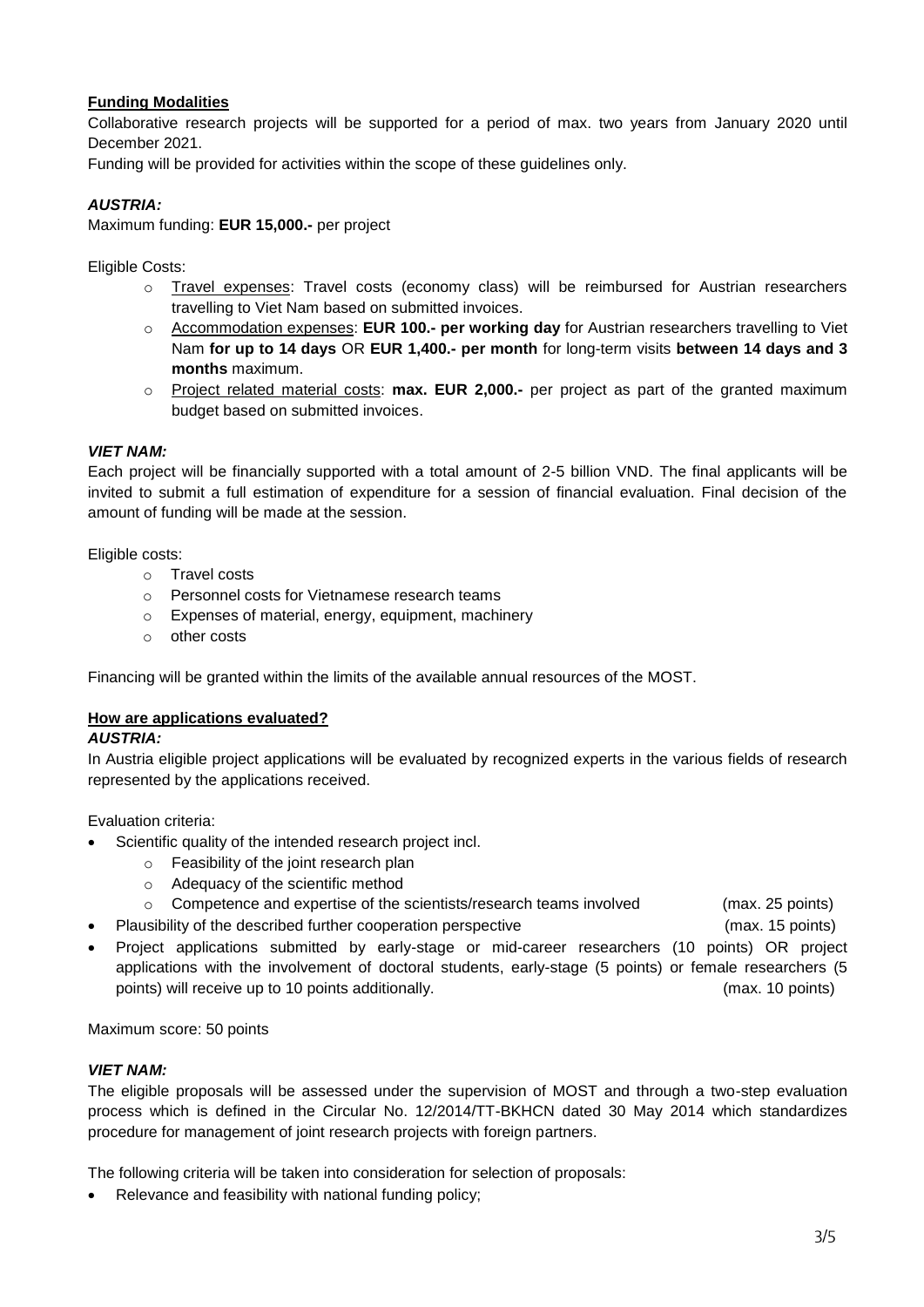- Scientific and technological excellence;
- Competence and skill of the research teams;
- Methodology and documentation;
- Added value of the bilateral science and technology cooperation;
- Added value in addressing industrial challenges/social demands;
- Exploitation and joint dissemination of results;
- Appropriateness of the size and structure of the project, quality and stringency of the schedule, work and budget plans and distribution of work among the partners.
- PIs of selected projects will be directly informed.

Based on the results of national evaluations carried out in parallel in Austria and in Viet Nam a joint shortlist of projects to be funded will be constituted through consultations between the OeAD GmbH and the MOST. The project selection will be carried out by the Austrian-Vietnamese Selection Committee. The results of the project selection meeting will be announced as soon as the evaluation as well as the selection are concluded (presumably at the beginning of 2020).

## **Reporting and Publications**

## **Scientific and financial reporting on the project is obligatory.**

- A brief project progress report has to be submitted after one year via the OeAD GmbH online tool. Its approval is the precondition for further funding.
- A final scientific and financial report has to be submitted no more than 3 months after the end of the project.
- The report has to mention outputs of the projects compared with the objectives and aims of the application.
- The final report must include a short, concise summary comprehensible to lay persons. The final report will be made available to researchers within OeAD's WTZ-funding programme in similar disciplines.

Joint publications by researchers have to mention the support from the Austrian Federal Ministry of Education, Science and Research and Vietnamese Ministry of Science and Technology.

### **Intellectual property**

The project partners must take adequate steps to ensure protection and sharing of the intellectual property that could result from the joint projects.

### **Closing date for applications**

Applications must be submitted by **07 June 2019**. Applications received after this date are not eligible for funding.

Please note that the OeAD GmbH and the MOST cannot be held responsible for applications that were not received. Principal Investigators have to ensure that their research partners submit their applications in time.

### **Further information**

| In Austria                                   | In Viet Nam                              |
|----------------------------------------------|------------------------------------------|
| OeAD-GmbH (Austrian Agency for international | Department of International Cooperation, |
| Cooperation in Education and Research)       | The Ministry of Science and Technology   |
| ICM - Centre for International Cooperation & |                                          |
| Mobility                                     |                                          |
|                                              |                                          |
| <b>Mr. Michael Glatzl-Poss</b>               | Mr. Tran Van Hung                        |
| Ebendorferstraße 7                           | 113 Tran Duy Hung                        |
| 1010 Vienna                                  | Cau Giay, Hanoi                          |
| Tel. +43 (0)1/ 53408-472                     | Tel: +84 (024)39435376                   |
| Email: wtz@oead.at,                          | Email: tv.hung@most.gov.vn               |
| Website: www.oead.at/wtz                     | Website: www.most.gov.vn                 |